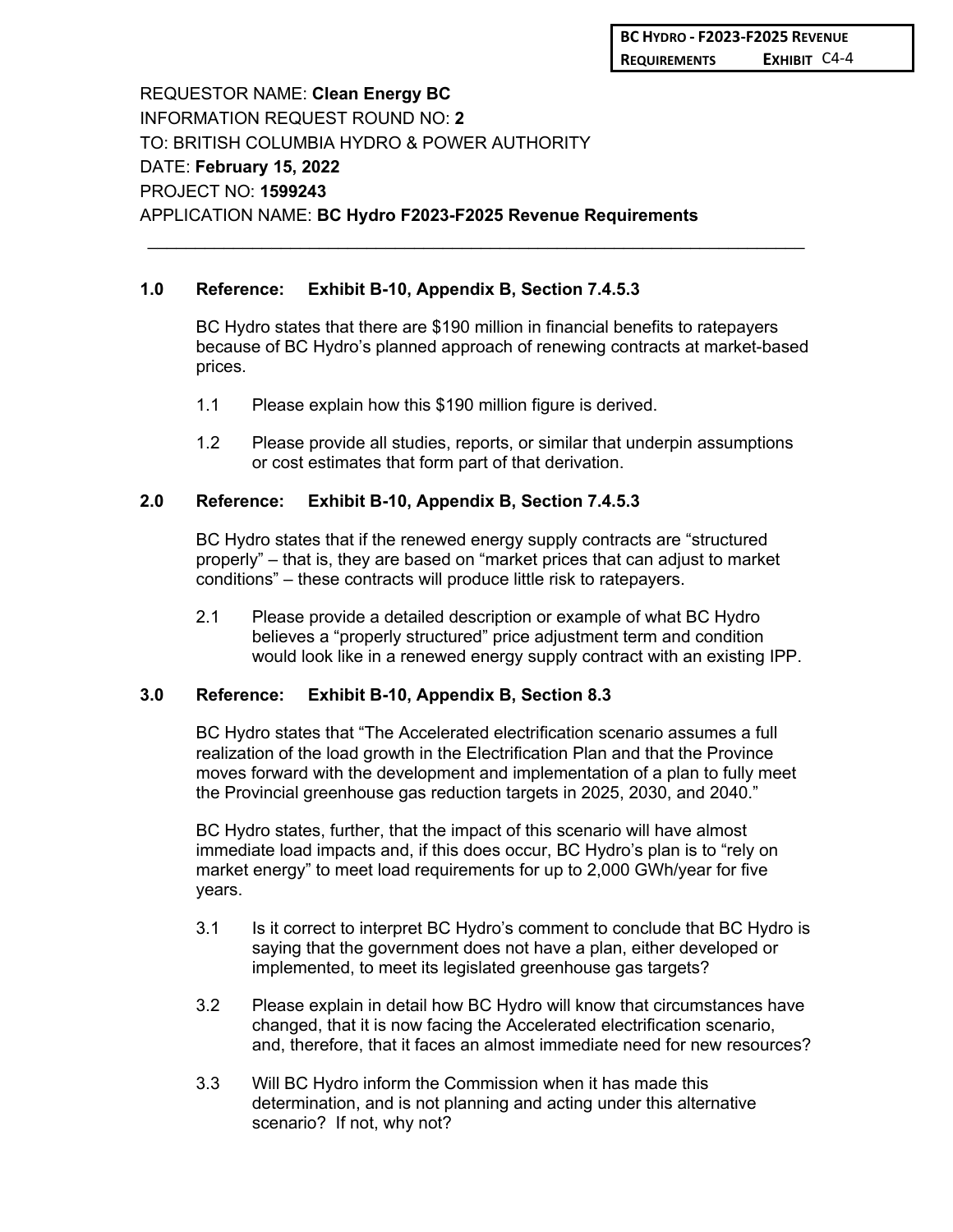- 3.4 Please explain exactly what plans BC Hydro has put in place to acquire this 7,100 GWh of energy and 400 MW of capacity, should the need for it arise almost immediately. Please include in this answer any reports, evaluations, assessments, or similar reviews where BC Hydro has considered how it would go about specifying the "processes" that it would initiate to acquire the new resources.
- 3.5 If BC Hydro has not put such plans in place, please explain why not?

#### **4.0 Reference: BC Hydro Response to BCUC IR 1.32.1 and Clean Energy BC IR 1.1.2; Exhibit B-10, Appendix B, Section 7.4.5.3**

BC Hydro's response to BCUC IR 1.32.1 states that, in the context of IPP contract renewals, by "market-based pricing" the utility means Mid-C prices, with certain adjustments.

In the same answer, BC Hydro observes that its energy supply contracts will be filed with the Commission pursuant to section 71 of the *Utilities Commission Act*.

BC Hydro also states that "market-based pricing" should "adjust to market conditions".

In BC Hydro's answer to Clean Energy BC about the meaning of "market-based pricing", BC Hydro states that this meaning includes consideration of the IPP's "cost of service (including rate of return)".

- 4.1 To what extent, if any, is this revenue requirement proceeding relevant to, or determinative of, subsequent perspectives or findings by the Commission in respect of BC Hydro's anticipated filings under section 71 of the *Utilities Commission Act*? In responding to this question, please identify if BC Hydro's advocacy in this proceeding for IPP contract renewals at "market-based pricing" is intended to have any direct relevance to, or bearing on, the Commission's determinations in those subsequent filings.
- 4.2 Is BC Hydro seeking in this proceeding any order from the Commission related to the use of market-based pricing in its IPP contract renewals?
- 4.3 Please explain in detail how BC Hydro anticipates that a specific IPP's internal cost structure will be reflected in pricing in a contract where that pricing is determined based on "market-based pricing" (for example, a variable Mid-C price). In this answer, please provide sample contract terms that shows how these two different determinants of pricing might be reflected within a renewed IPP contract.
- 4.4 Does BC Hydro believe that the Mid-C market price that BC Hydro intends to rely on for renewing an IPP contract is sufficient to fully compensate a *new* producer for all of its long-run costs, including returns. Please explain why or why not, based, in part, on how, in an economic sense, the Mid-C market price is determined (for example, does the Mid-C clearing price tend to reflect the short-run marginal cost of suppliers, or some other economic consideration).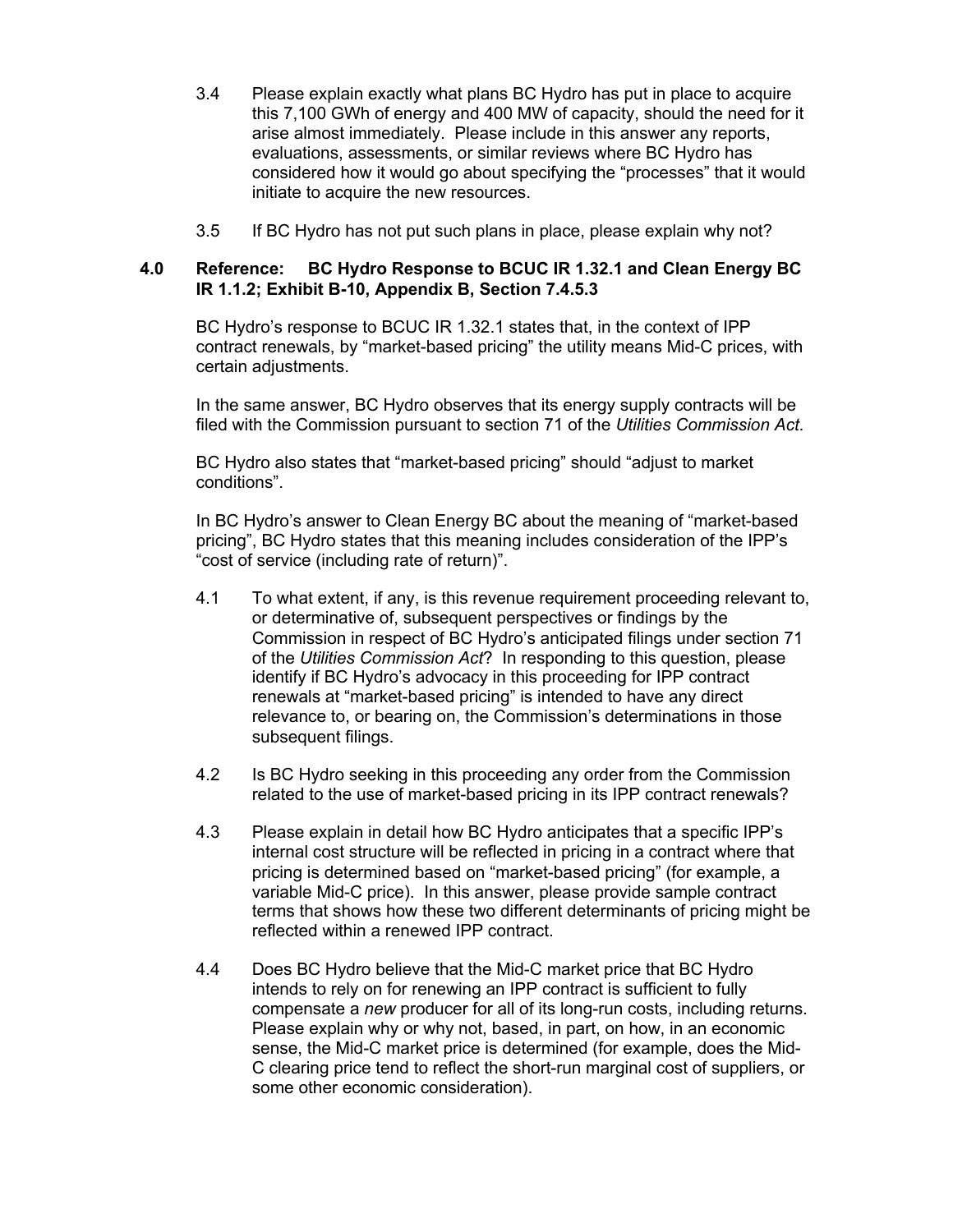4.5 Considering BC Hydro's self-sufficiency obligations, does it follow that if BC Hydro cannot reach a renewal agreement with an existing IPP, then for any given level of demand, it must replace that lost energy with a new, clean, domestic source of generation? If not, please explain why that is not true? If that is true, does it follow that the cost of new, clean, domestic generation defines BC Hydro's opportunity cost in IPP recontracting? If not, why not.

# **5.0 Reference: BC Hydro Response to Clean Energy BC IR 1.1.2 and 1.1.4**

In its response to CEBC IR 1.1.2, BC Hydro states that re-contracting pricing may take account of the IPP's cost of service (including rate of return).

In its response to CEBC IR 1.1.4, BC Hydro states that it cannot assess the impact of an IPP's closure on First Nations, because: (1) if the IPP owner is not a First Nation, BC Hydro will not know what the owner pays to local First Nation; and (2) if the IPP owner is a First Nation, the Utility cannot know the returns that First Nation earns.

- 5.1 Will BC Hydro not have to know about cost items such as First Nations' accommodation costs or returns to assess an IPP's cost of service (including rate of return)? If not, why not? If yes, please explain on what basis that information will become available to BC Hydro for recontracting purposes, but was not available to BC Hydro as a basis for considering the economic impact on First Nations when the Utility determined the pricing principles that it intends to apply to that recontracting.
- 5.2 Please describe the steps, if any, that BC Hydro took to seek from IPPs the confidential information it describes for the purpose of determining the impact of its pricing decisions on First Nations. For example, did BC Hydro approach IPPs or First Nations and ask for this information so it could be used for such an assessment?

## **6.0 Reference: BC Hydro Response to Clean Energy BC IR 1.1.5**

In response to the referenced question, BC Hydro states, without the explanation or elaboration sought in the original question, that its approach to re-contracting does not conflict with the advancement of reconciliation. BC Hydro also appears to imply that concerning itself with the costs (which its answer to CEBC IR 1.1.4 concedes it does not know) to First Nations of unsuccessful re-contracting would put it off-side with Commission approval of its new IPP contracts.

- 6.1 How can BC Hydro know that its policy choice to price IPP contract renewals at "market-based prices" will not harm its reconciliation goals if it does not know the impact on First Nations of that decision?
- 6.2 If BC Hydro fails to reach a contract with an IPP because, for example, it insisted on market-based pricing, and this did have a negative social or economic impact on First Nations, and did harm reconciliation, is it correct that BC Hydro would not make a filing under section 71 of the *Utilities Commission Act*, and so the Commission would never get the opportunity to judge if that failure to re-contract is in the public interest?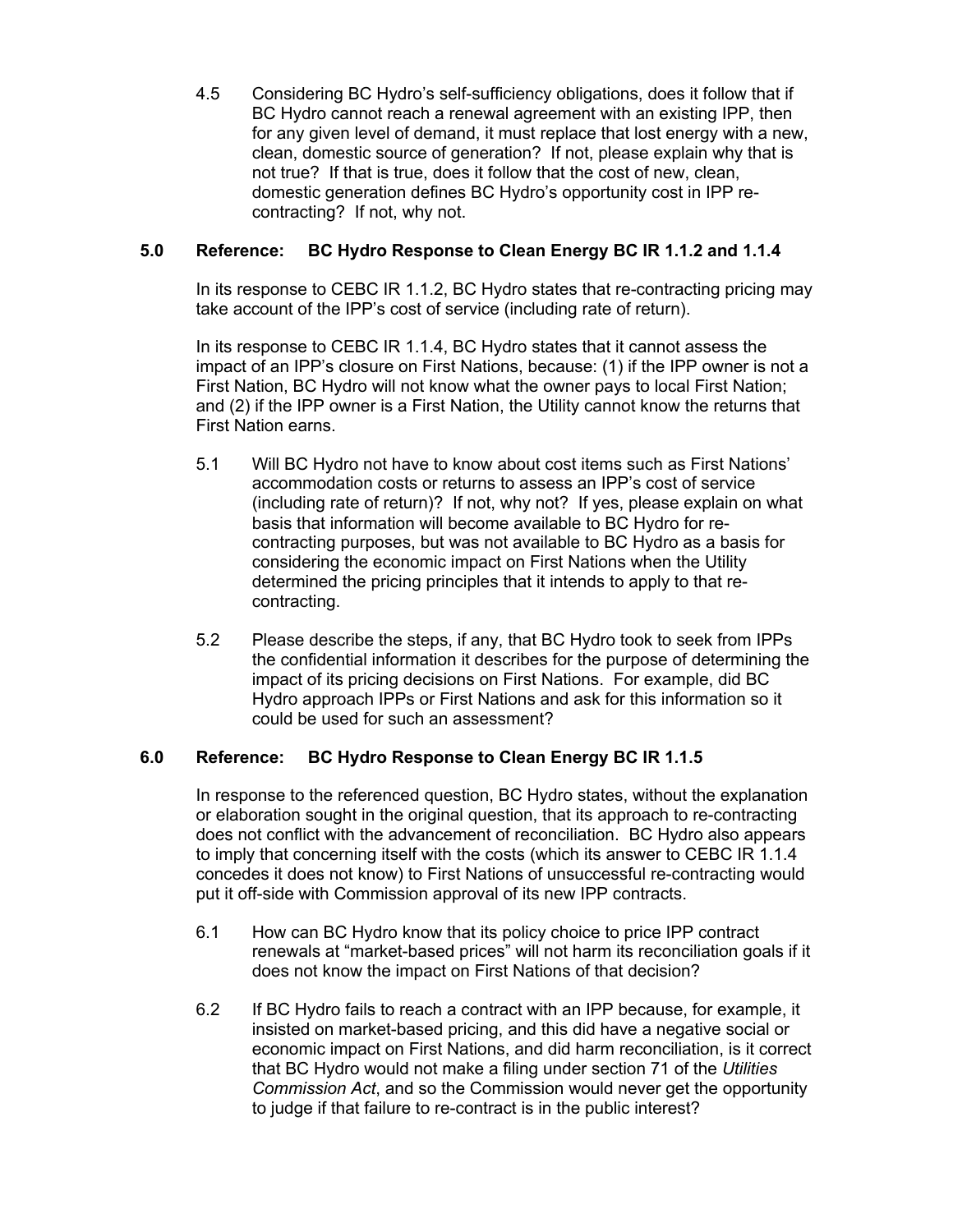# **7.0 Reference: BC Hydro Response to Clean Energy BC IR 1.1.6**

The referenced question asks BC Hydro about its access to alternatives at market-based pricing if contract renewals with IPPs are not successful. BC Hydro's answer is that it expects the renewals will be successful. With respect, that is not responsive.

CEBC suggests that the validity of the question is clear: it is seeking to understand BC Hydro's opportunity cost of new supply, which must be relevant to the re-contracting pricing regime that BC Hydro is advancing.

7.1 Will BC Hydro please describe its access to long-run supply alternatives at market-based prices that are consistent with the utility's self-sufficiency obligations.

## **8.0 Reference: BC Hydro Response to CEBC IR 1.2.1**

BC Hydro describes that "cost effective" in the Non-Integrated Area means that the IPP alternative offers a lower cost of service result than the diesel alternative. BC Hydro states that it is "guided" by other non-priced values, such as environmental, reconciliation, or socio-economic factors, but does not apply a "quantitative weighting" to them.

- 8.1 Please describe exactly how BC is guided by these factors qualitatively, and how that qualitative assessment is balanced with BC Hydro's cost quantitative effectiveness test. Please provide any written policies, guidelines, or similar that define this "guidance" process.
- 8.2 Please list those cases where BC Hydro has filed for acceptance by the Commission of a contract that did not satisfy BC Hydro's costeffectiveness test, but which BC Hydro believed passed a public interest test based on the referenced section 71(2.21) factors and criteria and its own qualitative assessment.

## **9.0 Reference: BC Hydro Response to CEBC IR 1.5.2**

In the referenced question, CEBC was seeking to understand if BC Hydro was intending to provide a degree of flow-through pricing in its IPP re-contracting, recognizing that certain defined costs were uncontrollable to IPPs in the same way that they are uncontrollable to BC Hydro. BC Hydro's response deals, instead, with the matter of how IPP costs are treated for revenue requirements purposes. CEBC apologizes for the ambiguity in its original question.

- 9.1 Can BC Hydro please explain if it has considered re-contracting with IPPs on the basis of flowing through such uncontrollable costs? If not, why not?
- 9.2 Based on BC Hydro's understanding of the economic forces setting the clearing price at the Mid-C market, does BC Hydro believe that IPPs recontracting at these market-based prices have a feasible way to recover uncontrollable cost increases that they face. If so, please explain that mechanism. If not, does this raise reasonable concerns about the economic viability of IPPs with contracts at "market-based prices"? If not, why not?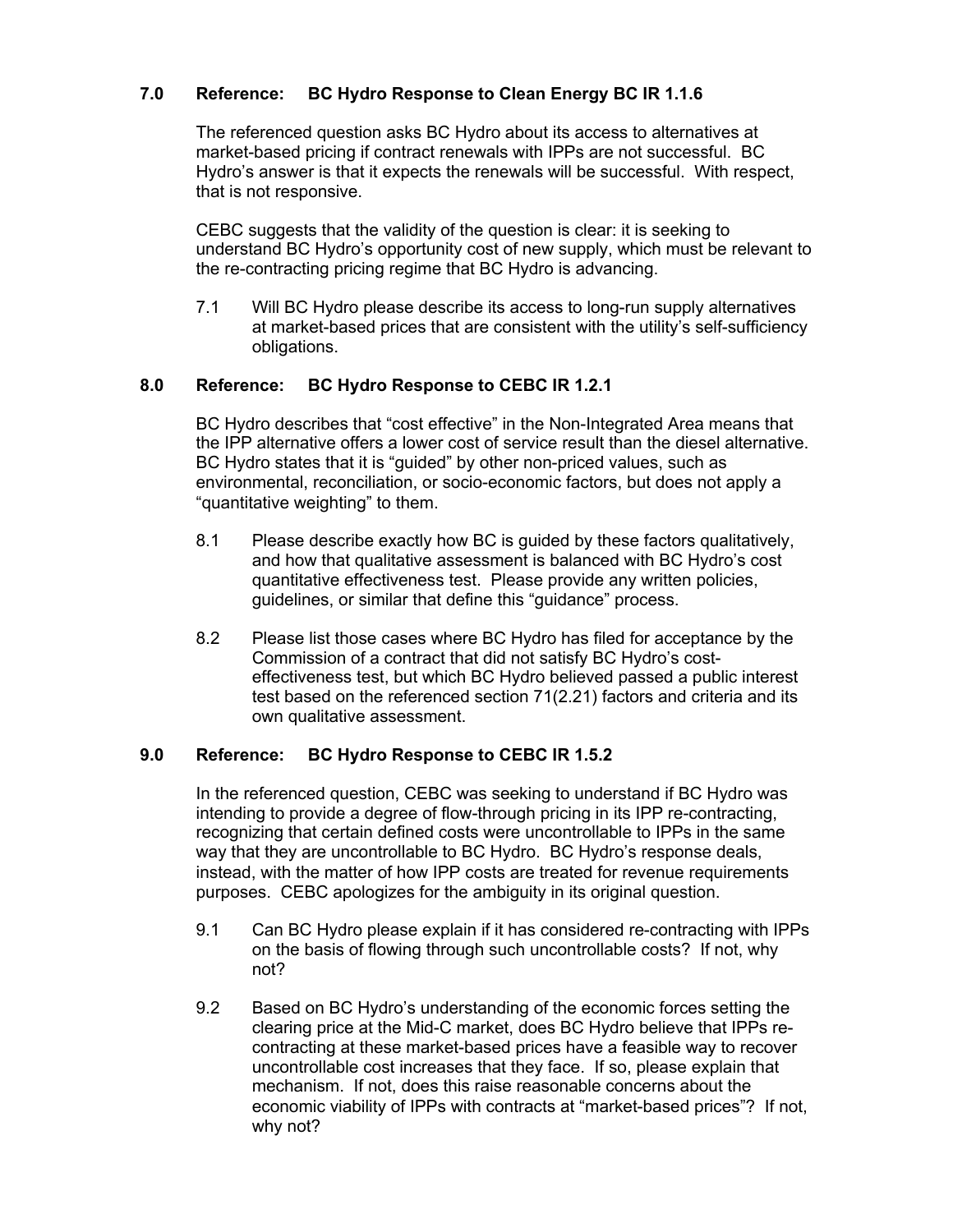# **10.0 Reference: BC Hydro Response to CEBC IR 1.8.1 and 1.8.2**

BC Hydro states that it did not attempt to quantify the economic impact of its Electrification Plan, nor did it design the Electrification Plan with a target for economic growth contribution in mind.

- 10.1 Based on BC Hydro's response to this question, is it correct to conclude that BC Hydro did not consider alternative approaches to electrification, as compared with its chosen Electrification Plan, that may have delivered more economic benefits to the Province, but perhaps at a higher cost? If not, why not?
- 10.2 If BC Hydro had elected a higher cost approach to electrification based on that plan making a greater social or economic contribution to the provincial economy, does BC Hydro believe that the Commission would have the jurisdiction to approve that plan. Please detail why or why not.

## **11.0 Reference: BC Hydro Response to Clean Energy BC IR 1.9.2**

BC Hydro states that it did not include the objective of enhancing First Nations' economic opportunity in developing its Electrification Plan because the "focus" of the plan is addressing barriers to customer electrification.

- 11.1 Who determined this "focus" for the Electrification Plan? That is, was the Plan's focus determined by BC Hydro, or imposed on BC Hydro by another party? If the latter, by whom?
- 11.2 Does BC Hydro agree that First Nations have identified including, for example, in the record of the Commission's Inquiry into the Regulation of Indigenous Utilities – that economic opportunity in the clean energy industry is an important avenue for reconciliation?
- 11.3 BC Hydro states that it will identify economic opportunities related to future interconnections, through engagement with First Nations in the context of those engagements. Does BC Hydro agree that this approach of looking for opportunities arising from the Plan is likely to be qualitatively and quantitatively different in result from a Plan where creating First Nations opportunity was among the "guiding principles". If so, please provide an assessment of how the results may be have been different. If not, please explain why there would be no expected difference.
- 11.4 Does BC Hydro believe that the Commission would have the jurisdiction to approve an Electrification Plan (or actions and costs arising from it, as the case may be), if that Plan contained higher costs because it productively aimed to advance Provincial reconciliation objectives?

#### **12.0 Reference: BC Hydro Response to Clean Energy BC IR 1.9.3**

The referenced question asks if BC Hydro considered the record and the recommendations of the Commission's Inquiry into the Regulation of Public Utilities, and if not, why not. BC Hydro's response states that it did not consider the recommendations (as opposed to the record) and describes the process the recommendations are now going through. Respectfully, this is not fully responsive.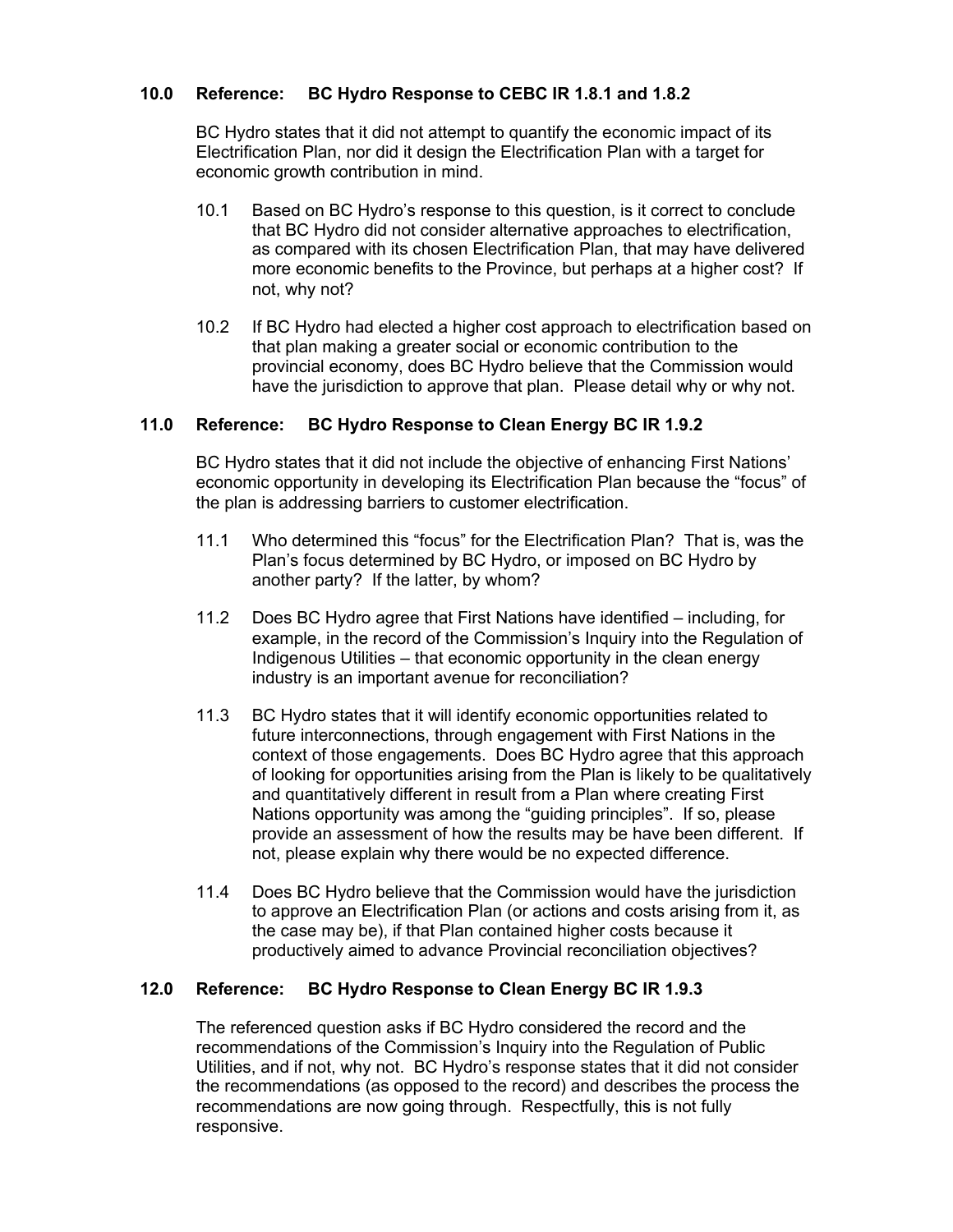- 12.1 Can BC Hydro please confirm that in addition to not considering the recommendations arising from the Utility, it did not consider the record of the Inquiry in formulating its Electrification Plan. If confirmed, please explain why BC Hydro did not believe that this may be a valuable record to consider, along with (for example) its own engagement process.
- 12.2 Is BC Hydro saying that it felt precluded from considering the recommendations of the Commission in this Inquiry, because of the Government's post-submittal process? If so, please explain why? If not, please elaborate on why it did not consider the recommendations as an instructive adjunct to its own engagement process.

## **13.0 Reference: BC Hydro Response to Clean Energy BC IR 1.11.1 and IR 1.11.3**

The referenced questions asked if BC Hydro had a view about the level of carbon mitigation that must be achieved through Low Carbon Electrification if BC is to achieve its legislated GHG mitigation targets, and what options were considered in that respect. BC Hydro's responses state that it did not have such a view, had not "assessed a more aggressive Electrification Plan", and that the "possible combination" of actions in the Electrification Plan that would achieve the GHG targets is not the "base" scenario being advanced by BC Hydro.

- 13.1 Is BC Hydro saying that its Electrification Plan was (1) developed, and (2) should be evaluated and approved by the Commission, independently of any "public interest" consideration or review about whether the Utility is using its market position and assets to make the most reasonable and productive possible contribution to BC's legislated GHG targets? If so, why is that not among the correct frames of review? If that is not what BC Hydro is saying, please clarify?
- 13.2 If BC Hydro were to submit an Electrification Plan that was designed around making the most reasonable and productive possible contribution to achieving BC's legislated greenhouse gas targets, and this plan came at a higher cost than the "base" plan being advanced by BC Hydro, would the Commission have the jurisdiction to approve that plan? If not, why not?

## **14.0 Reference: BC Hydro Response to BCUC IR 1.32.5**

BC Hydro states that the self-sufficiency requirement in the *Clean Energy Act* is "long-term planning objective" and does not limit BC Hydro's decisions in the operating timeframe.

Section 6 of the Clean Energy Act reads, in part (with emphasis added):

(2) The authority **must** achieve electricity self-sufficiency by holding, by the year 2016 and **each year after that**, the rights to an amount of electricity that meets the electricity supply obligations solely from electricity generating facilities within the Province,

> (a) assuming no more in each year than the heritage energy capability, and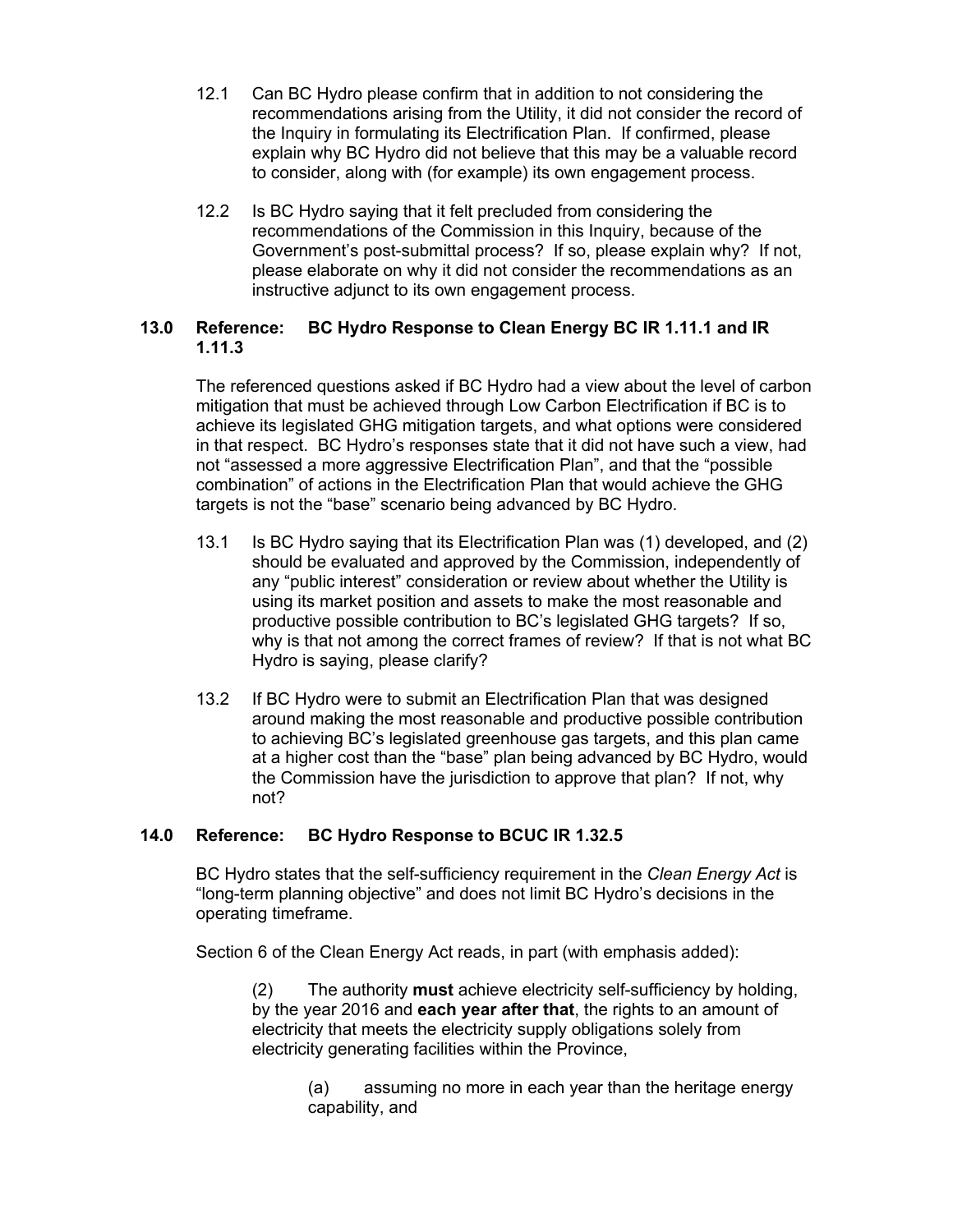(b) relying on Burrard Thermal for no energy and no capacity, except as authorized by regulation.

(3) The authority **must remain capable** of meeting its electricity supply obligations from the electricity referred to in subsection (2), except to the extent the authority may be permitted, by regulation, to enter into contracts in the prescribed circumstances and on the prescribed terms and conditions.

- 14.1 Please reconcile BC Hydro's description of self-sufficiency as a "long-term planning objective" with the annual achievement obligation in the legislation.
- 14.2 Please reconcile BC Hydro's description of self-sufficiency as a "long-term planning objective" without application in the "operating timeframe" with the mandatory and ongoing ("must remain capable") language in the legislation.
- 14.3 Does BC Hydro agree that self-sufficiency is a legal and binding obligation on it, that must be satisfied each year and maintained, and not a "planning objective". If not, why not?
- 14.4 Does the Commission have the jurisdiction to require BC Hydro's compliance with the Utility's self-sufficiency obligations under the Clean Energy Act? If not, please explain why not. If so, please explain how it should apply that jurisdiction in respect of this application.

#### **15.0 Reference: BC Hydro Response to BCUC IR 1.122.4**

BC Hydro states that without the "Impacts of the Electrification Plan" and based on Load Resource Balance with existing and committed resources. BC Hydro's surplus is eliminated in F2028.

15.1 Under the same conditions but with the "impacts of the Electrification Plan", when is the surplus eliminated?

#### **16.0 Reference: BC Hydro Response to BCUC IR 1.122.4**

BC Hydro states that if the Electrification Plan is fully realized, even with unrealized "higher levels" of DSM and planned (but as yet unrealized) IPP contract renewals, the Utility will find itself with a "temporary reliance" on market energy.

- 16.1 If BC Hydro achieves only 50 per cent of its target in expanding its DSM programs and renewing its IPP contracts, in what year would the Load Resource Balance turn to deficit?
- 16.2 Under the scenario set out by BC Hydro where the Electrification Plan is fully realized, how long will BC Hydro's "temporary reliance" on market energy last?
- 16.3 Please explain how this approach is consistent with the annual and ongoing domestic supply requirements of BC Hydro's self-sufficiency obligations.